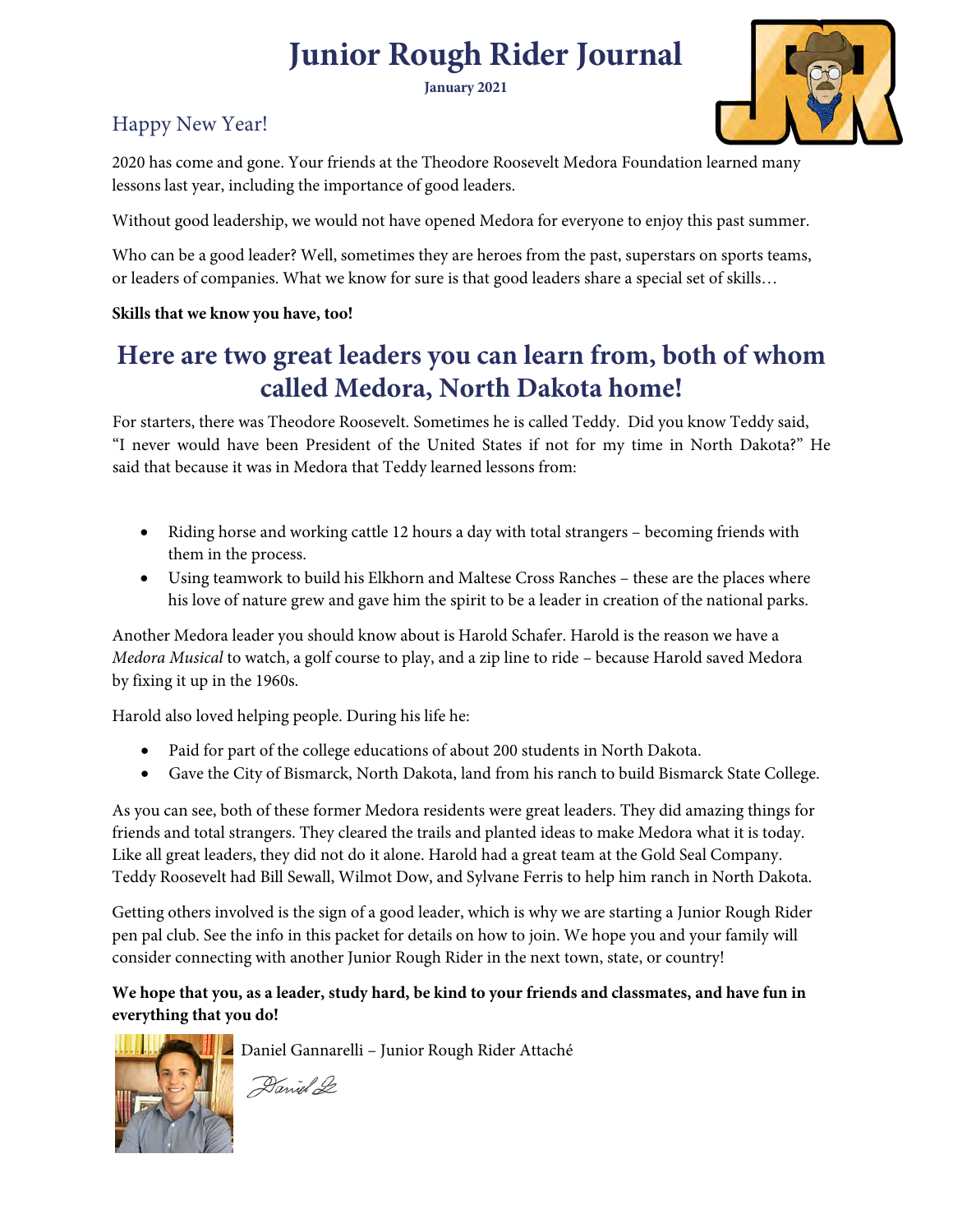## *Jr. Rough Rider Pen Pal Program*

#### *Connecting Jr. Rough Riders to other Jr. Rough Riders for positive, life-changing experiences.*

Hello Junior Rough Rider and family member(s)! My name is Colleen Reinhardt. I am delighted to work with the Jr. Rough Rider Pen Pal Program. During the summer, you will find me in Medora helping wherever needed – just like Sheila Schafer! If you see me out and about when you visit Medora, please introduce yourself to me. Please let me know if you are planning a trip to Medora in 2021. It would be my honor to help you make your visit to Medora more magical!

#### *WHY PARTICIPATE IN THE JR. ROUGH RIDER PEN PAL PROGRAM:*

The theme of this Newsletter is leadership. As we said on the cover, great leaders have friends that help them achieve their dreams. We would like to connect your Jr. Rough Rider with another Jr. Rough Rider in one of the 9 states where we have members so they can make a new friend!

#### *HOW IT WORKS (family member):*

We will connect your Jr. Rough Rider to another Jr. Rough Rider of a similar age. If you'd like to participate, please email me the name of the participating Jr. Rough Rider at colleenr@medora.com – yes, this pen pal program starts with an email for efficiency sake and will be the "permission slip" a[llowing your Jr. Rough R](mailto:colleenr@medora.com)ider participation in the program. Once I receive the "permission slip", I will then connect the Pen Pals by mailing them each other's mailing information.

#### *CONVERSATION STARTERS:*

As conversation starters, you can tell your Jr. Rough Rider *PEN PAL\** what town and state you live in, share your hobbies, your favorite color(s), what grade you are in, your favorite vacations, where you would like to visit someday, or WHAT YOU LOVE ABOUT MEDORA, etc. **I hope that you let each other know when you are visiting Medora.** I suggest meeting up with Joe Wiegand for a trek on the new Pancratz Trails located right in town.



*Colleen Reinhardt Junior Rough Rider Attaché*  c[olleenr@medora.com](mailto:colleenr@medora.com) *\*Who you are partnered with is based on who participates.*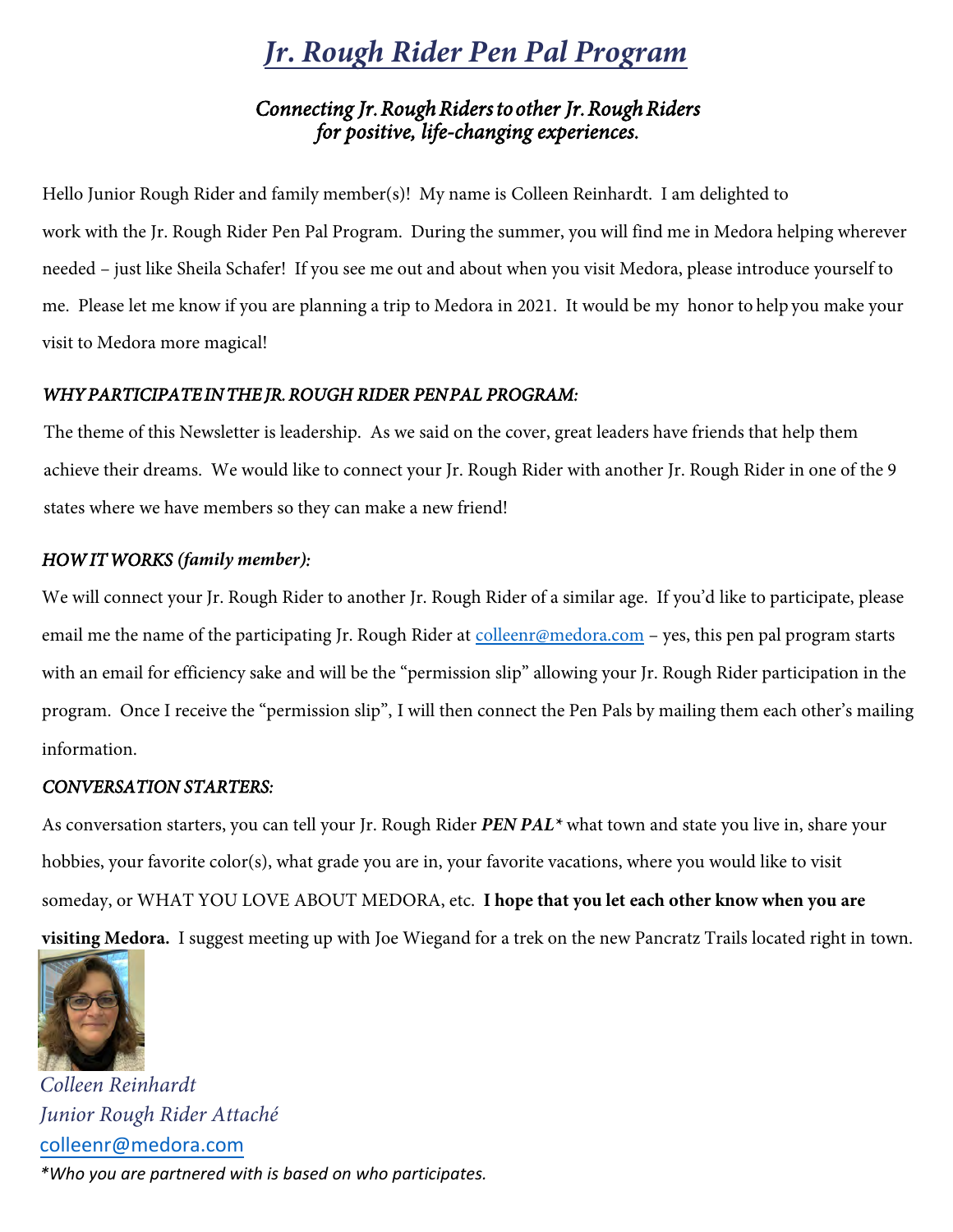### **"A THEODORE ROOSEVELT LEADERSHIP LESSON"**

Have you ever acted in a school play? Have you ever pretended to be your favorite sports figure or super hero? Acting and pretending are very similar. As an actor, I have the honor of pretending to be or "REPRISING" Theodore Roosevelt, also known as TR, the 26<sup>th</sup> President of the United States. I've performed at the White House and at nearly every important place associated with the life and legacy of our Rough Rider President. My favorite place to reprise TR is in Medora, North Dakota, and I want to personally thank you for being a Theodore Roosevelt Medora Foundation Jr. Rough Rider.

When I was a youngster, like you, I studied the lives of our American Presidents, and I was greatly inspired by Theodore Roosevelt. Did you know that when he was a little boy TR had asthma so terribly bad that his parents thought he might not live or that he might be sickly his whole life? Theodore Roosevelt's father encouraged young "Teedie" to build his body as well as his mind. Young TR took boxing lessons and hiked, hunted, and camped in wilderness areas like the Adirondack Mountains and the Northwoods of Maine. When TR was still a very young man, he came to the Badlands of Dakota Territory to hunt and became a cattle rancher. TR grew in strength and health as he lived the vigorous life on the Maltese Cross & Elkhorn cattle ranches.

As a young cattle rancher, Theodore Roosevelt told an audience in Dickinson, North Dakota, "It is more important that we should show ourselves honest, brave, truthful, and intelligent than that we should own all the railways and grain elevators in the world…." Later, as President and as a father, speaking to the students of Groton School in Massachusetts, he would say, "A sound body is good; a sound mind is better; but a strong and clean character is better than either."

As President, Theodore Roosevelt played "bear" with his children in the White House attic and led his adult friends, like French Ambassador Jean Jules Jusserand on long "point to point" hikes through nearby Rock Creek Park, the rule being that whenever you came to an obstacle, you never went around but always "over, under, or through!" In the White House, TR would box with Army and Navy officers and friends like National Forestor Gifford Pinchot.

As a Junior Rough Rider, you can emulate President Theodore Roosevelt's leadership by being a good and upstanding member of your family. You can build your body, improve your mind, and always strive to be a person of good character by being honest, brave, truthful, and intelligent. If you take care of your body, mind, and character like TR did, there are no limits to the good you might do for yourself and your family, friends, and country.

#### **I hope you enjoy being a Jr. Rough Rider. I look forward to seeing you and your family in Medora.**

Best from the Badlands,

#### *Joe Wiegand -*

Theodore Roosevelt Medora Foundation Development Officer & Theodore Roosevelt Reprisor